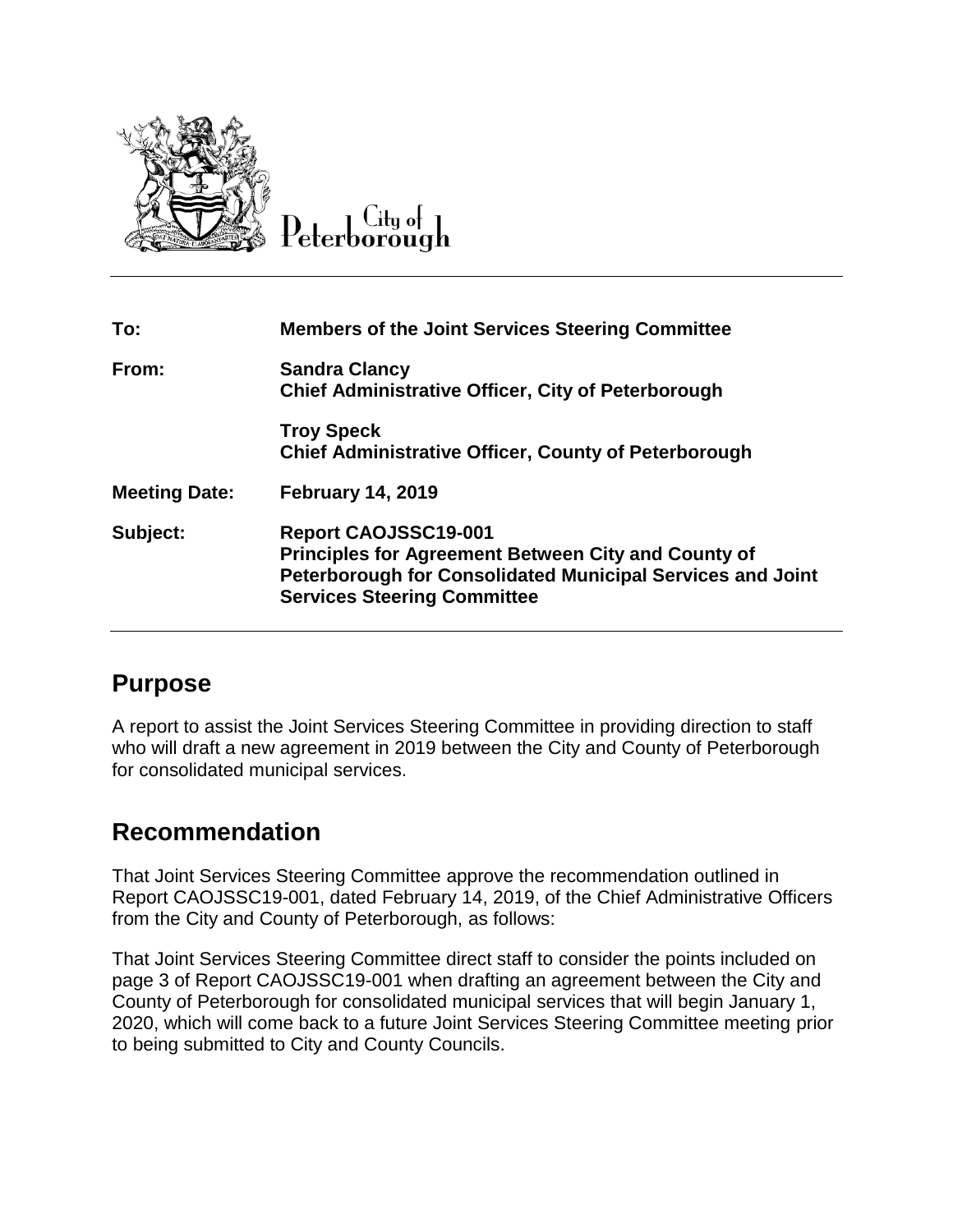# **Budget and Financial Implications**

There are no budget and financial implications to receiving the recommendation in this report.

The recommendations from the Joint Services Steering Committee do involve significant financial recommendations to each Council. As an example, of the 2019 operating budget, the services that fall within the scope of the Consolidated Municipal Services Management Agreement (CMSM), are \$108.0 million gross and \$27.9 million net sharable expenditures with the City's share being \$16.9 million and the County's share being \$11.0 million.

# **Background**

In 1998, City and County Councils approved a CMSM agreement between the parties respecting the provincial delegation that the City would be the Service Delivery Manager of Provincial Offences, Ontario Works, Child Care and Social Housing and the County would be the Service Delivery Manager for Land Ambulance, now termed Paramedic Services. The CMSM agreement set out how the various services would be cost shared and established a Joint Services Steering Committee. The term of the original agreement was for the five-year period 1999-2003. The agreement has been extended for further four year terms since the initial agreement with the formulas for cost sharing remaining the same throughout. The 2014 – 2018 Consolidated Municipal Services Management Agreement is attached as Appendix A.

In 2018, both Councils approved an amending agreement, which is attached as Appendix B, to extend the 2014-2018 agreement to December 31, 2019. This was approved by the Joint Services Steering Committee (JSSC) on June 14, 2018, City Council through Report CAO18-005, dated August 20, 2018 and by County Council on September 19, 2018. The amendment changed some housekeeping matters but was suggested due to the municipal election in the fall of 2018 and to give staff time to review the agreement and present it to the new councils.

At the January 8, 2019 meeting, the JSSC asked staff to bring a report to the February meeting regarding the JSSC agreement, scope of services dealt with by the Committee and the additional services that could be potentially added to the agreement in the future. This report is responding to that request.

It is recommended that staff present a new agreement to their Councils in 2019 that would incorporate the following principles, interests and objectives. The new agreement would be presented to JSSC first for their endorsement prior to being presented to each council.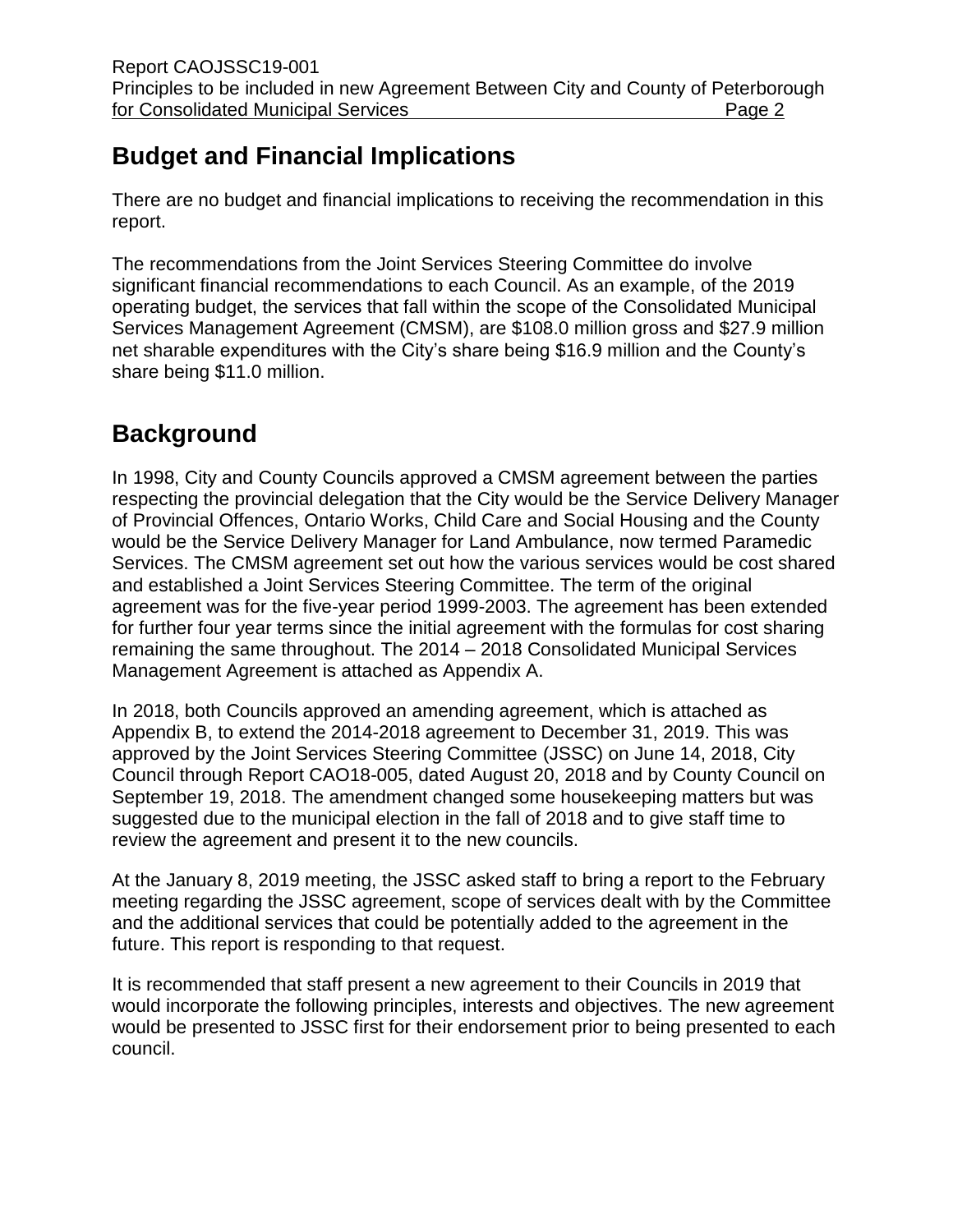Principles, Interests and Objectives to be included:

- 1. Statement outlining the desire of both municipalities to always maintain or improve good relations;
- 2. Ensure language common to both councils is explained and used in reports and budgeting;
- 3. Ensure any language regarding dispute resolution or disagreements is clear;
- 4. Review current cost sharing formulas and determine if any changes should be considered

Areas to be investigated and potentially changed:

- 5. More communication regarding what services are being provided and levels of services, costs and how each of the services are performing;
- 6. More feedback sought from JSSC regarding service needs, priorities and pressures before annual draft budgets are prepared;
- 7. Whether JSSC could be a Standing Committee of both councils with reports going directly to Council not further staff reports through another Standing committee (either Finance Committee or General Committee at the City);
- 8. Whether other joint services beyond the traditional Social Services, Housing, Provincial Offences, Peterborough City County Paramedics (PCCP) and Peterborough Kawartha Economic Development (PKED) could also be dealt with by JSSC to streamline reporting mechanisms. This could include Fairhaven, Family Health Team, Peterborough Public Health, Waste Management (Landfill site).
- 9. Whether other issues of mutual interest, such as a County or City capital project that affects the other municipality, could be discussed;
- 10.Explore the opportunity for the organization who is Chair to provide administrative support and host meetings for that year.